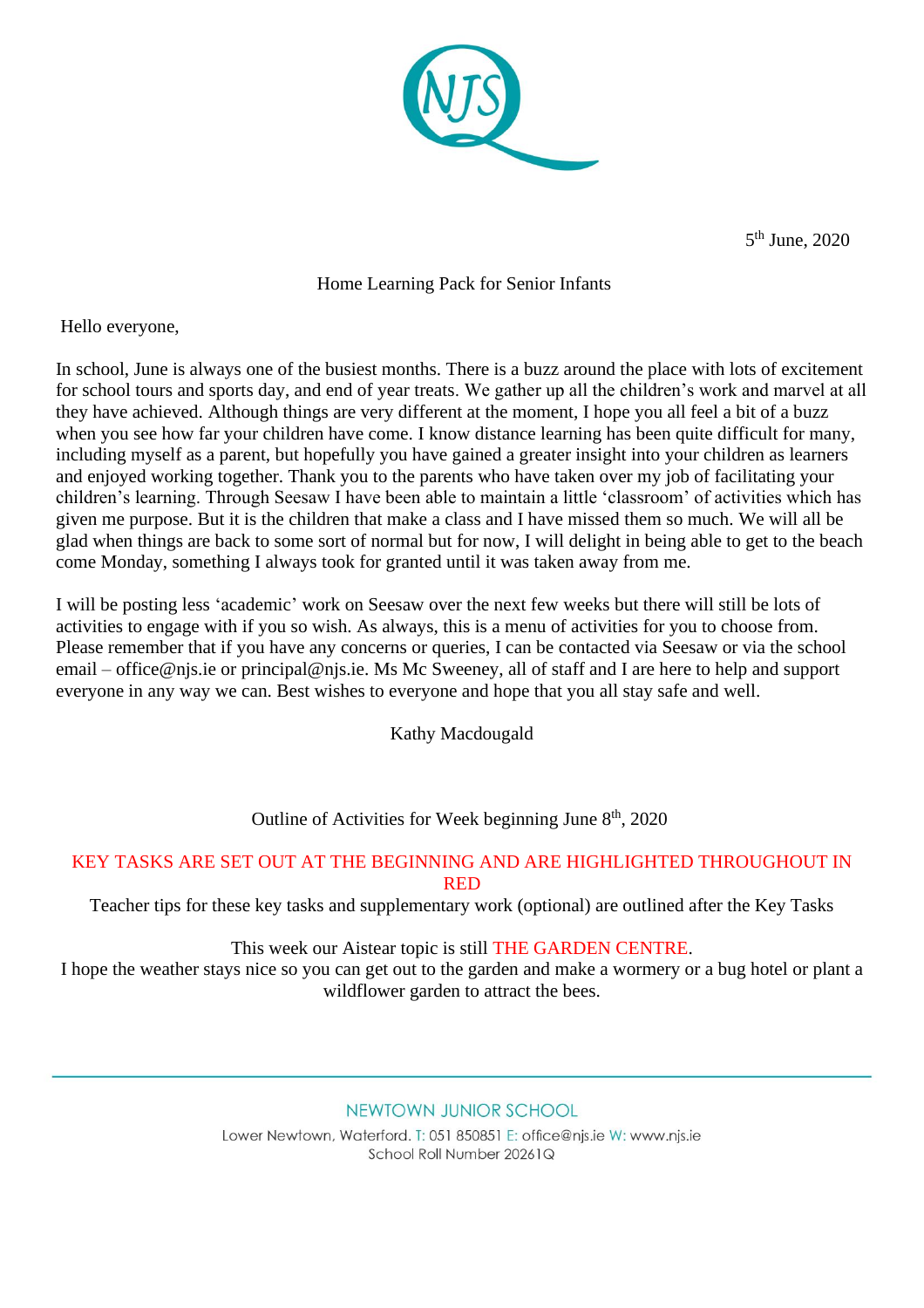| <b>KEY TASKS</b> | <b>ORAL</b>    | <b>LANGUAGE DEVELOPMENT:</b>                                                        |
|------------------|----------------|-------------------------------------------------------------------------------------|
|                  | <b>LANGUAG</b> |                                                                                     |
|                  | E              | Topic specific language I would like your child to use:                             |
|                  |                | seasonal plants/ flowers/ vegetables, summer flowers and plants:                    |
|                  |                |                                                                                     |
|                  |                | honeysuckle, allium, lavender, sunflower, roses, pansy, peony,                      |
|                  |                | hydrangea, fuschia, daisy etc, sapling, to plant, to sow, compost,                  |
|                  |                | trowel, hose, seeds, seedling, bulb, minibeasts, soil, clay, rake,                  |
|                  |                | bouquet, indoor plants.                                                             |
|                  |                | Key Task: New (and last!) sound: <ar></ar>                                          |
|                  | <b>PHONICS</b> |                                                                                     |
|                  |                | Just Phonics: Pages 77 (ar), 78, 79 (revision of er, ar, ue, ou,                    |
|                  |                | oi)                                                                                 |
|                  |                | Key Task: Alternatives: <er>, <ir> and <ur> as /er/</ur></ir></er>                  |
|                  |                |                                                                                     |
|                  |                | <b>Jolly Phonics page 42</b>                                                        |
|                  |                |                                                                                     |
|                  |                |                                                                                     |
|                  |                | Tricky word focus: what, when, where, which                                         |
|                  | <b>READING</b> | New tricky words: who, why                                                          |
|                  |                |                                                                                     |
|                  |                | Task: Make a question hand using your tricky words.                                 |
|                  |                | Jolly Phonics page 44, 47 (Tricky Words)                                            |
|                  |                |                                                                                     |
|                  |                |                                                                                     |
|                  |                | <b>Jolly Phonics Page 43: Dictation</b>                                             |
|                  |                |                                                                                     |
|                  | <b>WRITING</b> | Jolly Phonics Page 45: Creative writing: Helping to fix the                         |
|                  |                | car.                                                                                |
|                  |                |                                                                                     |
|                  |                |                                                                                     |
|                  |                | Busy at Maths pages 115, 116, 117, 118: Capacity                                    |
|                  |                |                                                                                     |
|                  | <b>MATHS</b>   | Busy at Maths pages 122, 123, 124: Money (addition)                                 |
|                  |                |                                                                                     |
|                  |                |                                                                                     |
| Oral Language    |                | Key Task: Topic specific language I would like your child to use at the end of this |
|                  | unit:          |                                                                                     |
|                  |                |                                                                                     |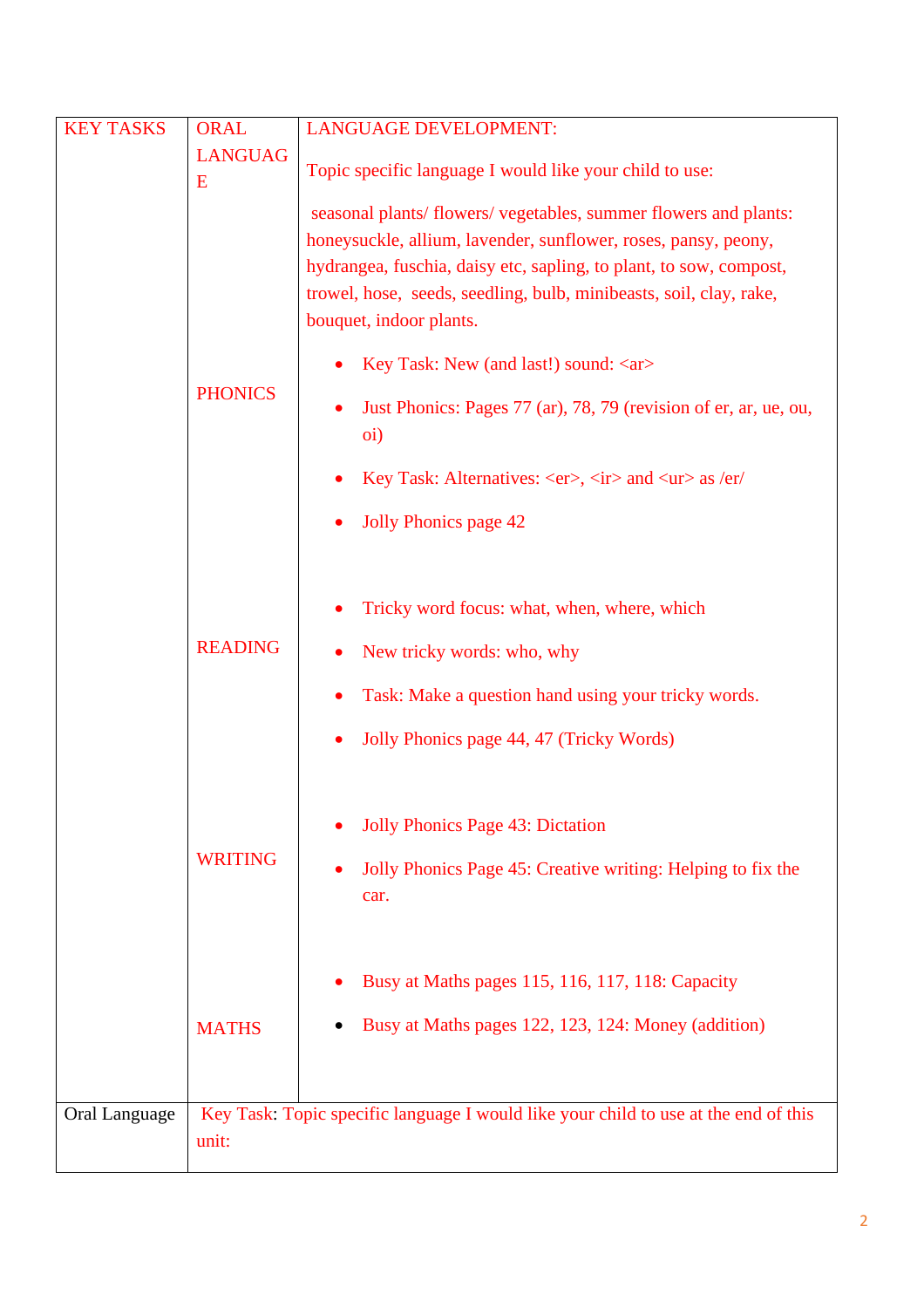|         | seasonal plants/ flowers/ vegetables, summer flowers and plants: honeysuckle,                                                           |         |          |                                                   |       |                                                                                                                        |
|---------|-----------------------------------------------------------------------------------------------------------------------------------------|---------|----------|---------------------------------------------------|-------|------------------------------------------------------------------------------------------------------------------------|
|         | allium, lavender, sunflower, roses, pansy, peony, hydrangea, fuschia, daisy etc,                                                        |         |          |                                                   |       |                                                                                                                        |
|         | sapling, to plant, to sow, compost, trowel, hose, seeds, seedling, bulb, minibeasts,                                                    |         |          |                                                   |       |                                                                                                                        |
|         | soil, clay, rake, bouquet, indoor plants.                                                                                               |         |          |                                                   |       |                                                                                                                        |
|         |                                                                                                                                         |         |          |                                                   |       |                                                                                                                        |
|         | Click on the link in Seesaw to access a selection of oral language activities: Kate's                                                   |         |          |                                                   |       |                                                                                                                        |
|         | Garden                                                                                                                                  |         |          |                                                   |       |                                                                                                                        |
|         |                                                                                                                                         |         |          |                                                   |       |                                                                                                                        |
|         | (instructions for how to access folensonline on activity in Seesaw)                                                                     |         |          |                                                   |       |                                                                                                                        |
|         |                                                                                                                                         |         |          |                                                   |       | https://content.folensonline.ie/programmes/Starlight/SI/resources/posters/SL_SI_AC                                     |
|         | T_CH04_001/index.html                                                                                                                   |         |          |                                                   |       |                                                                                                                        |
|         |                                                                                                                                         |         |          |                                                   |       |                                                                                                                        |
| Phonics | Key Task: New (and last!) sound: <ar></ar>                                                                                              |         |          |                                                   |       |                                                                                                                        |
|         | I call this a 'pirate sound', in the Jolly Phonics programme it is more of an 'ah'                                                      |         |          |                                                   |       |                                                                                                                        |
|         | sound.                                                                                                                                  |         |          |                                                   |       |                                                                                                                        |
|         |                                                                                                                                         |         |          |                                                   |       |                                                                                                                        |
|         | Read the following words:                                                                                                               |         |          |                                                   |       |                                                                                                                        |
|         | art                                                                                                                                     | ark     | car      | arm                                               | jar   |                                                                                                                        |
|         | bark                                                                                                                                    | barn    | card     | park                                              | farm  |                                                                                                                        |
|         | spark                                                                                                                                   | star    | charm    | chart                                             | marsh |                                                                                                                        |
|         | march                                                                                                                                   | arch    | farmyard | sharp                                             | scar  |                                                                                                                        |
|         | cartoon                                                                                                                                 | shark   | farmer   | scarf                                             | tart  |                                                                                                                        |
|         |                                                                                                                                         |         |          |                                                   |       |                                                                                                                        |
|         | Just Phonics: Pages 77 (ar), 78, 79 (revision of er, ar, ue, ou, oi)                                                                    |         |          |                                                   |       |                                                                                                                        |
|         |                                                                                                                                         |         |          |                                                   |       |                                                                                                                        |
|         | My Sounds booklet: 52 (ar)                                                                                                              |         |          |                                                   |       |                                                                                                                        |
|         |                                                                                                                                         |         |          | A Shork in the Park<br>Court-Man Latera and Calle | Fin.  |                                                                                                                        |
|         | Optional activities on                                                                                                                  |         |          |                                                   |       | Seesaw:                                                                                                                |
|         |                                                                                                                                         |         |          |                                                   |       |                                                                                                                        |
|         |                                                                                                                                         |         |          |                                                   |       |                                                                                                                        |
|         | Key Task: Alternatives: <er>, <ir> and <ur> as /er/</ur></ir></er>                                                                      |         |          |                                                   |       |                                                                                                                        |
|         |                                                                                                                                         |         |          |                                                   |       |                                                                                                                        |
|         | For reading, all the children need to know is that these spellings make the same                                                        |         |          |                                                   |       |                                                                                                                        |
|         | sound as /er/.                                                                                                                          |         |          |                                                   |       |                                                                                                                        |
|         |                                                                                                                                         |         |          |                                                   |       | Children will only be able to differentiate the spelling of words with $\langle ir \rangle$ , $\langle er \rangle$ and |
|         | $\langle$ ur $\rangle$ through lots of reading practice and spelling lessons that focus on the letter                                   |         |          |                                                   |       |                                                                                                                        |
|         |                                                                                                                                         |         |          |                                                   |       |                                                                                                                        |
|         | patterns. They will learn this in $1st$ and $2nd$ Class. For now, it is only important they<br>can read the words with these spellings. |         |          |                                                   |       |                                                                                                                        |
|         | Read the following words:                                                                                                               |         |          |                                                   |       |                                                                                                                        |
|         |                                                                                                                                         |         |          |                                                   |       |                                                                                                                        |
|         | thirteen                                                                                                                                | thirsty | birthday | turnip                                            | first |                                                                                                                        |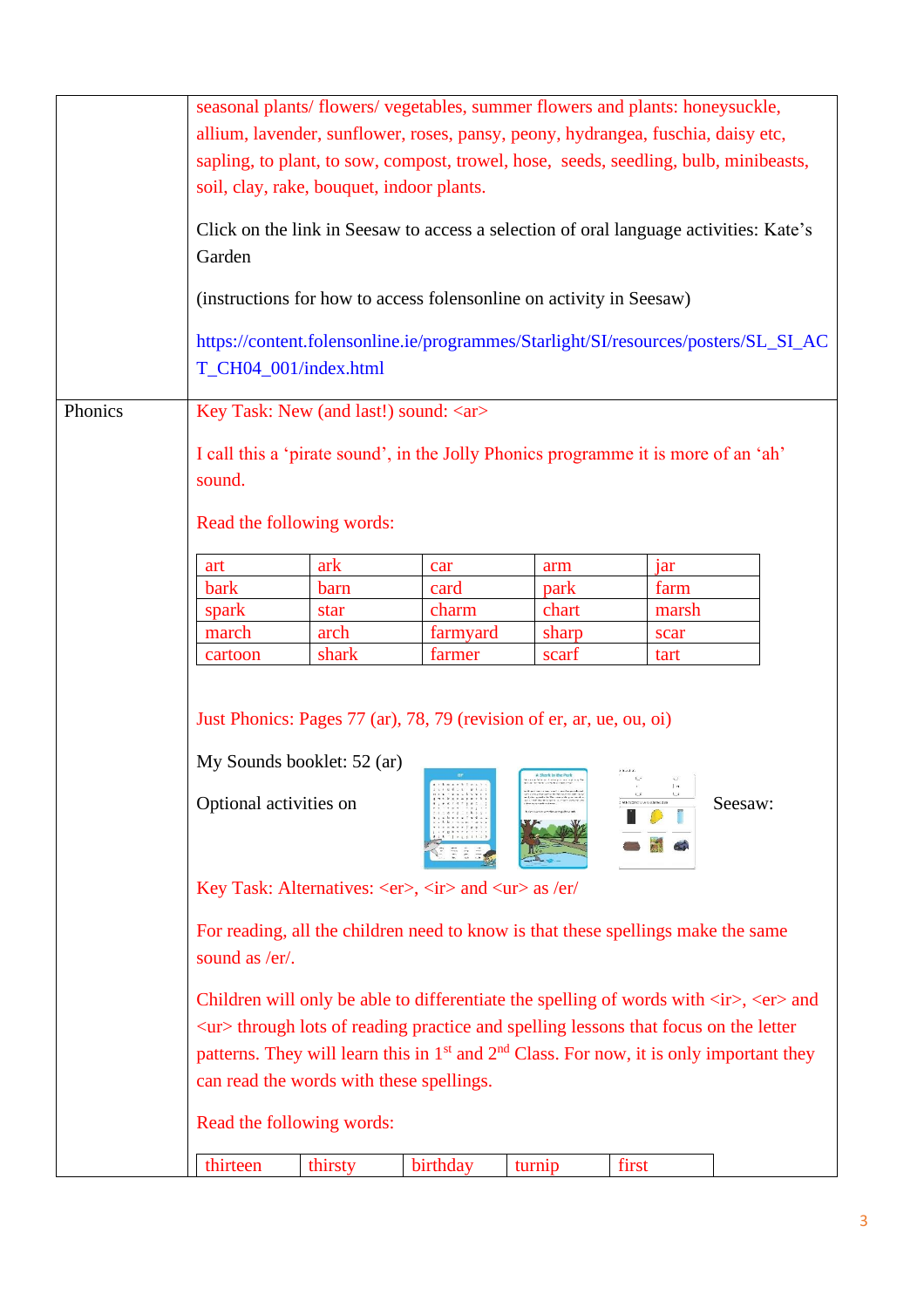|             | burst                                                                                                                                                                                                                                                                                                                                                                                                                                                                                                                                                                                                                                                                          | skirt | burger | fur  | shirt   |                  |
|-------------|--------------------------------------------------------------------------------------------------------------------------------------------------------------------------------------------------------------------------------------------------------------------------------------------------------------------------------------------------------------------------------------------------------------------------------------------------------------------------------------------------------------------------------------------------------------------------------------------------------------------------------------------------------------------------------|-------|--------|------|---------|------------------|
|             | purple                                                                                                                                                                                                                                                                                                                                                                                                                                                                                                                                                                                                                                                                         | purse | turkey | burn | bird    |                  |
|             | churn                                                                                                                                                                                                                                                                                                                                                                                                                                                                                                                                                                                                                                                                          | hurt  | burnt  | burp | dirt    |                  |
|             | Jolly Phonics page 42<br>Optional activities on Seesaw:                                                                                                                                                                                                                                                                                                                                                                                                                                                                                                                                                                                                                        |       | 111    |      | m<br>高量 | <b>Sec.</b><br>Ź |
| Reading     | Key Task: Tricky word focus: what, when, where, which                                                                                                                                                                                                                                                                                                                                                                                                                                                                                                                                                                                                                          |       |        |      |         |                  |
|             | New tricky words: who, why                                                                                                                                                                                                                                                                                                                                                                                                                                                                                                                                                                                                                                                     |       |        |      |         |                  |
|             | <b>What?</b><br>Task: Make a question hand using your tricky<br>words.<br><b>When</b><br>Jolly Phonics page 44, 47 (Tricky Words)<br>Read aloud stories on Seesaw:<br>There is so much sad news in the media at the moment about events in America. I<br>think it would be nice to read these books which have beautiful messages about<br>equality and respect, how we are all different, yet very similar and about how no one<br>should ever be treated as lesser than others. It is important we educate our children<br>that racism is not something that happens only in other countries but often on our<br>own doorstep and we should not stay silent but confront it. |       |        |      |         |                  |
|             |                                                                                                                                                                                                                                                                                                                                                                                                                                                                                                                                                                                                                                                                                |       |        |      |         |                  |
|             |                                                                                                                                                                                                                                                                                                                                                                                                                                                                                                                                                                                                                                                                                |       |        |      |         |                  |
|             |                                                                                                                                                                                                                                                                                                                                                                                                                                                                                                                                                                                                                                                                                |       |        |      |         |                  |
|             | "The Skin You Live In"<br>GRACE BYERS<br>Am Enouge                                                                                                                                                                                                                                                                                                                                                                                                                                                                                                                                                                                                                             |       |        |      |         |                  |
|             | "I am enough"<br><b>ESKINYOU LIVE IN</b>                                                                                                                                                                                                                                                                                                                                                                                                                                                                                                                                                                                                                                       |       |        |      |         |                  |
|             | "We're Different, We're the<br>Same"                                                                                                                                                                                                                                                                                                                                                                                                                                                                                                                                                                                                                                           |       |        |      |         |                  |
| Handwriting | Jolly Phonics Pupil Book Page 43: tall letters and capital letters                                                                                                                                                                                                                                                                                                                                                                                                                                                                                                                                                                                                             |       |        |      |         |                  |
|             | Nelson Handwriting: Page 10 (ar), Pages 30-33 (E, F, H, I, T, L)                                                                                                                                                                                                                                                                                                                                                                                                                                                                                                                                                                                                               |       |        |      |         |                  |
| Writing     | Key Task: Jolly Phonics Page 43: Dictation                                                                                                                                                                                                                                                                                                                                                                                                                                                                                                                                                                                                                                     |       |        |      |         |                  |
|             | Write the following words:                                                                                                                                                                                                                                                                                                                                                                                                                                                                                                                                                                                                                                                     |       |        |      |         |                  |
|             | can, hen, pit, best, went, wing, chart, three, tried, toadstool                                                                                                                                                                                                                                                                                                                                                                                                                                                                                                                                                                                                                |       |        |      |         |                  |
|             |                                                                                                                                                                                                                                                                                                                                                                                                                                                                                                                                                                                                                                                                                |       |        |      |         |                  |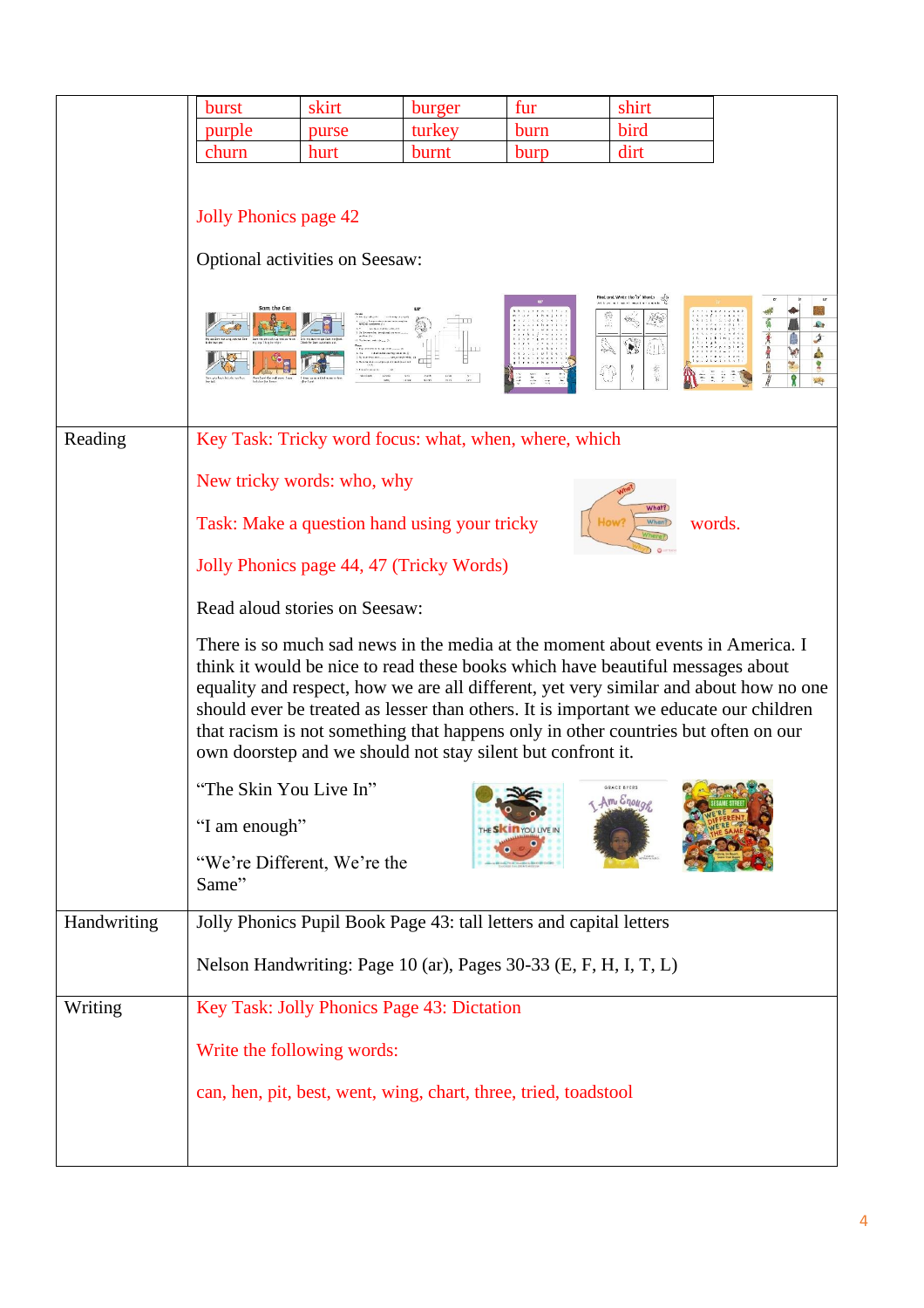|         | Key Task: Jolly Phonics Page 45: Creative writing: Helping to fix the car.                                                                                                                                                                                                                                                                                                                                                                                                                                                                                                                                                                                                                                                                                                 |
|---------|----------------------------------------------------------------------------------------------------------------------------------------------------------------------------------------------------------------------------------------------------------------------------------------------------------------------------------------------------------------------------------------------------------------------------------------------------------------------------------------------------------------------------------------------------------------------------------------------------------------------------------------------------------------------------------------------------------------------------------------------------------------------------|
|         | I would write 'boy' and 'oil' on a piece of paper and tell the children that the /oi/<br>sound is usually spelt <oy> when it comes at the end of a word.</oy>                                                                                                                                                                                                                                                                                                                                                                                                                                                                                                                                                                                                              |
|         | The children should generate sentences such as 'The car is broken down. The boy is<br>helping his dad to fix the car. He is checking the oil.'                                                                                                                                                                                                                                                                                                                                                                                                                                                                                                                                                                                                                             |
|         | Approximate spellings are fine as long as the story is readable. Point out where there<br>should be capital letters and full stops and spaces.                                                                                                                                                                                                                                                                                                                                                                                                                                                                                                                                                                                                                             |
| Maths   | Busy at Maths pages 115, 116, 117, 118: Capacity                                                                                                                                                                                                                                                                                                                                                                                                                                                                                                                                                                                                                                                                                                                           |
|         |                                                                                                                                                                                                                                                                                                                                                                                                                                                                                                                                                                                                                                                                                                                                                                            |
|         | These pages are quite easy. When we are working on capacity in school it is mostly<br>done through water play during Aistear time. The language we use is full, empty,<br>nearly full/empty, half full, holds more/less, holds most/least. The most important<br>part of learning about capacity is the estimation. Children find this quite difficult so<br>lots of discussion before the activities is important. For example, when the children<br>are checking how many cups fill each container (page 118) ask them to make a good<br>guess first. Tell them that the guess does not have to be right but as close as<br>possible. It might help if the parent makes crazy guesses for the child to point out.<br>Busy at Maths pages 122, 123, 124: Money (addition) |
|         | The children should find these pages easy enough.<br>I will also put a new reasoning activity on Seesaw (Pdf). It is long and difficult so<br>dip in and out as you wish.                                                                                                                                                                                                                                                                                                                                                                                                                                                                                                                                                                                                  |
| Gaeilge | This week's theme is still An teilifís (Television)                                                                                                                                                                                                                                                                                                                                                                                                                                                                                                                                                                                                                                                                                                                        |
|         | Ceacht 8, 9, 10 Bua na Cainte (no book work)                                                                                                                                                                                                                                                                                                                                                                                                                                                                                                                                                                                                                                                                                                                               |
|         |                                                                                                                                                                                                                                                                                                                                                                                                                                                                                                                                                                                                                                                                                                                                                                            |
|         | Here are some simple Irish sentences you could use at home:                                                                                                                                                                                                                                                                                                                                                                                                                                                                                                                                                                                                                                                                                                                |
|         | Cuir an leabhar ar an mbord. = Put the book on the table.                                                                                                                                                                                                                                                                                                                                                                                                                                                                                                                                                                                                                                                                                                                  |
|         | Tá an peann luaidhe ar strae. $=$ The pencil is lost.                                                                                                                                                                                                                                                                                                                                                                                                                                                                                                                                                                                                                                                                                                                      |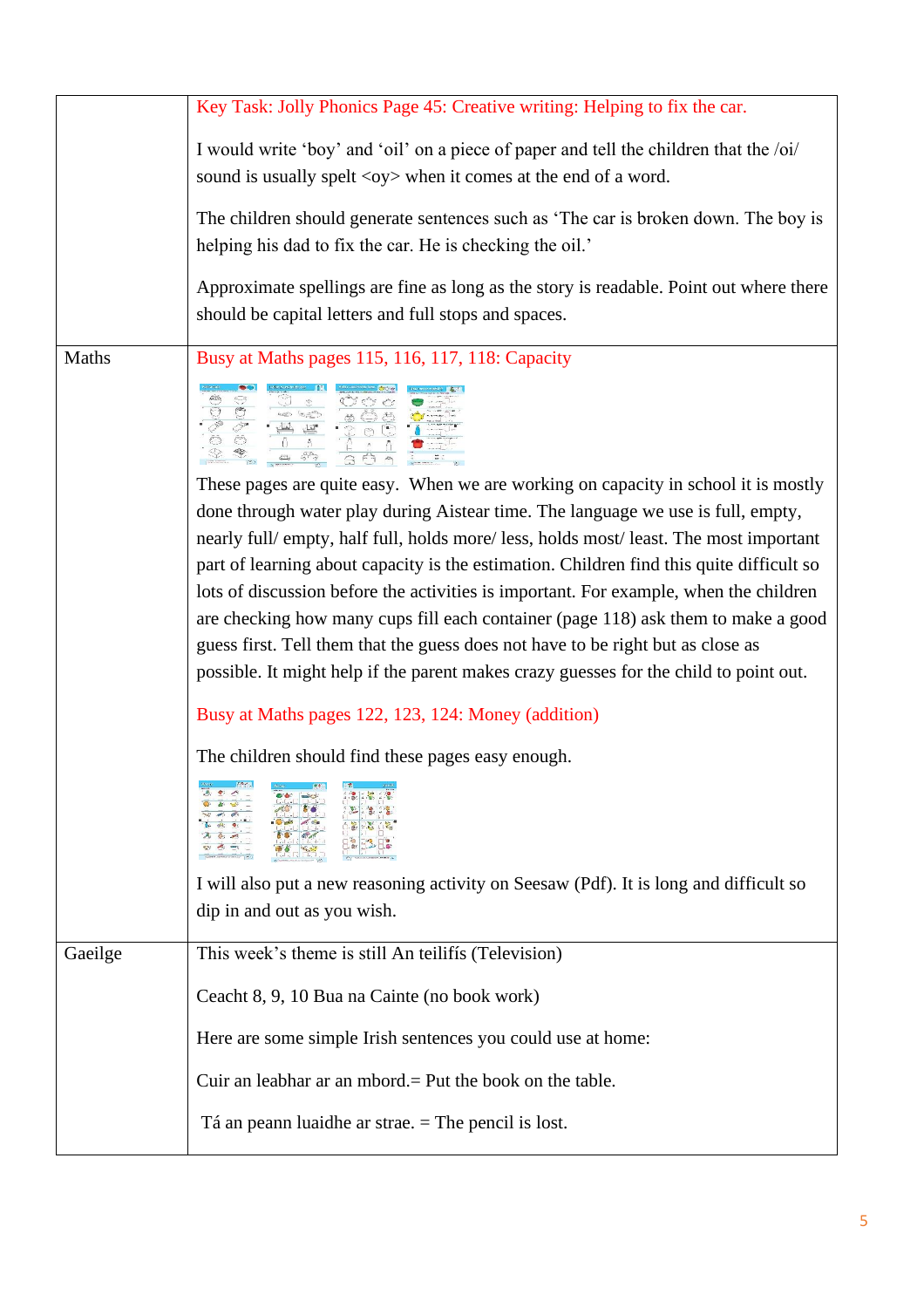|          | Faigh an leabhar. $=$ get the book                                                                                                                                                                                                                       |  |  |  |  |  |
|----------|----------------------------------------------------------------------------------------------------------------------------------------------------------------------------------------------------------------------------------------------------------|--|--|--|--|--|
|          | Ceacht 8                                                                                                                                                                                                                                                 |  |  |  |  |  |
|          | Cad atá sa pháirc? = What is in the field?                                                                                                                                                                                                               |  |  |  |  |  |
|          | Tá __ sa pháirc. (bó agus lao, caora agus uan, muc agus banbh, capall, asal, gé agus<br>lacha, coileach, cearc agus sicíní) A cow and calf/sheep and lamb/pig and piglet/<br>horse/donkey/goose and duck/cockerel/hen and chickens are/ is in the field. |  |  |  |  |  |
|          | Dathaigh ____ (an bhó, an t-uan, an capall, an t-asal, an chearc, an frog, an sicín)<br>(donn, bán, dubh, liath, dearg, glas, buí) = colour the cow/lamb/horse<br>donkey/hen/frog/chicken_brown/white/black/grey/red/green/yellow.                       |  |  |  |  |  |
|          | Ceacht 9:                                                                                                                                                                                                                                                |  |  |  |  |  |
|          | Féach ___. (ar an moncaí, ar an gcapall, ar an asal, ar an gcoinín, ar an muc, ar an<br>$\alpha$ gcaora) = look at the monkey/ horse/ donkey/ rabbit/ pig/ sheep                                                                                         |  |  |  |  |  |
|          | Tá a (h)eireaball ar strae. $=$ His/ her tail is missing.                                                                                                                                                                                                |  |  |  |  |  |
|          | Cuir eireaball ____. (ar an moncaí, srl.) put the tail on the monkey etc                                                                                                                                                                                 |  |  |  |  |  |
|          | Tá eireaball fada/gearr ____. (ar an moncaí, ar an gcapall, ar an asal, ar an gcoinín, ar<br>an muc, ar an $\text{gcaora}$ = the tail is long/ short<br>Ceacht 10                                                                                        |  |  |  |  |  |
|          |                                                                                                                                                                                                                                                          |  |  |  |  |  |
|          | Bhí an t-asal ag gol. $=$ The donkey is crying                                                                                                                                                                                                           |  |  |  |  |  |
|          | Chaill sé a eireaball. $=$ He lost his tail                                                                                                                                                                                                              |  |  |  |  |  |
|          | Fuair Teidí a eireaball arís. = Teddy got his tail again                                                                                                                                                                                                 |  |  |  |  |  |
|          | Bhí áthas ar an asal. The donkey is happy                                                                                                                                                                                                                |  |  |  |  |  |
| S.E.S.E. | Make a wormery                                                                                                                                                                                                                                           |  |  |  |  |  |
| Science  | Make a minibeast hotel                                                                                                                                                                                                                                   |  |  |  |  |  |
|          | Instructions in activities on Seesaw                                                                                                                                                                                                                     |  |  |  |  |  |
| P.E      | Dance                                                                                                                                                                                                                                                    |  |  |  |  |  |
|          | For those of you who have enjoyed the Dance activities last week, there are a<br>number of songs and dance routines to follow<br>on https://www.thisgirlcan.co.uk/activities/disney-workouts/                                                            |  |  |  |  |  |
|          | Athletics                                                                                                                                                                                                                                                |  |  |  |  |  |